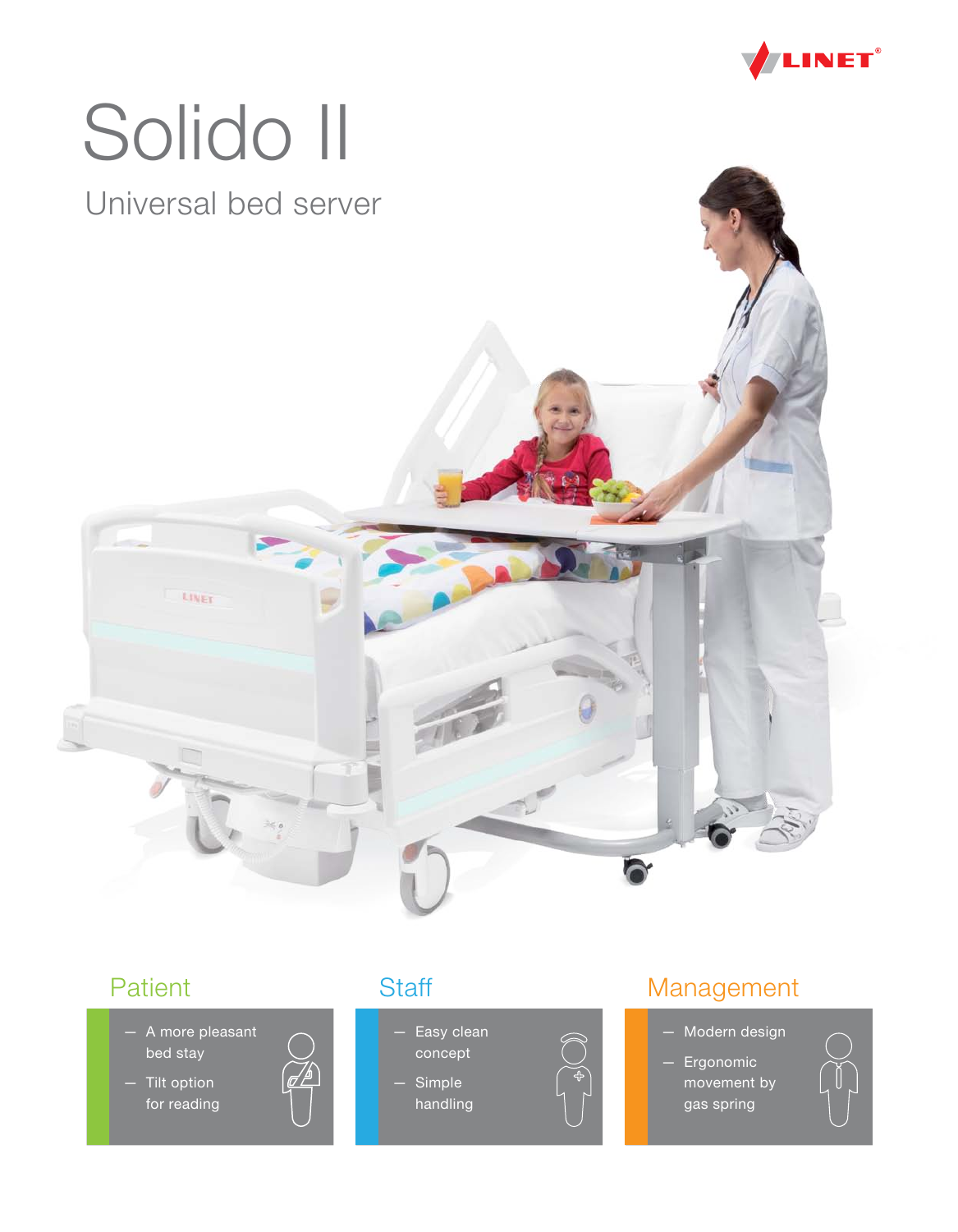# Solido II

The Solido II server is a practical accessory allowing patients greater comfort when eating and spending their leisure time, such as writing or reading. The benefit of the server is its universal use with a bed or chair.



The patient and nurse will appreciate the modern look and simple control. The eating board has clean lines, The server frame is either silver RAL 9006 or white RAL 9002.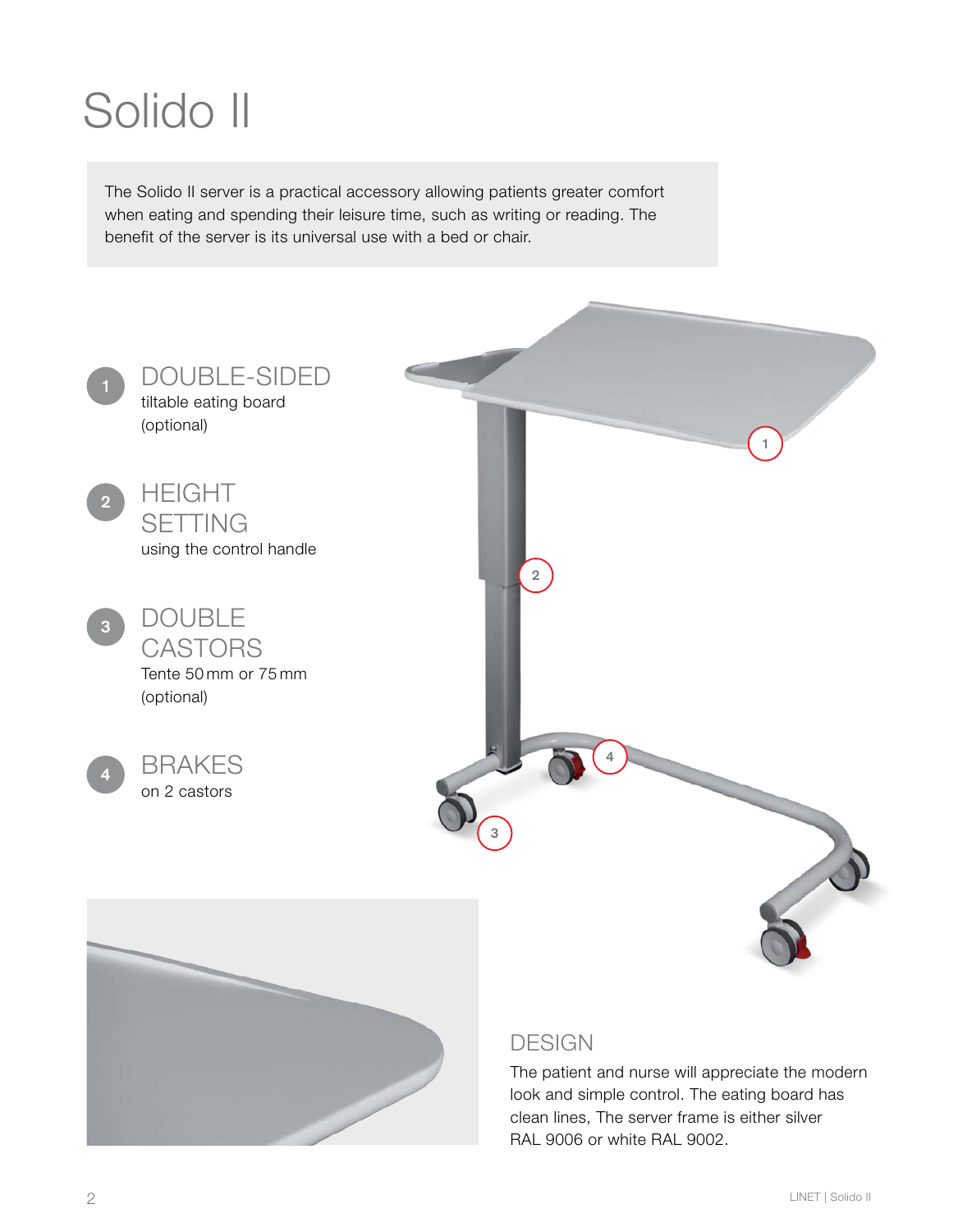#### SIMPLE CONTROL

The Solido II server can be equipped with a spring for upward direction control without the use of the control handle.

#### PRACTICAL TILT

The server is equipped on both sides with a tiltable eating board which patients will appreciate when reading or watching a tablet. The tiltable board can be locked into five positions: −40, −20, 0, +20 and +40 degrees. The server can also be supplied in a version with a fixed eating board without tilting.







### PROTECTIVE CATCH

prevents the sliding and falling of a book or other objects.



EXTRA LOW CLEARANCE The Solido II server option with integrated castors

offers extra low clearance.